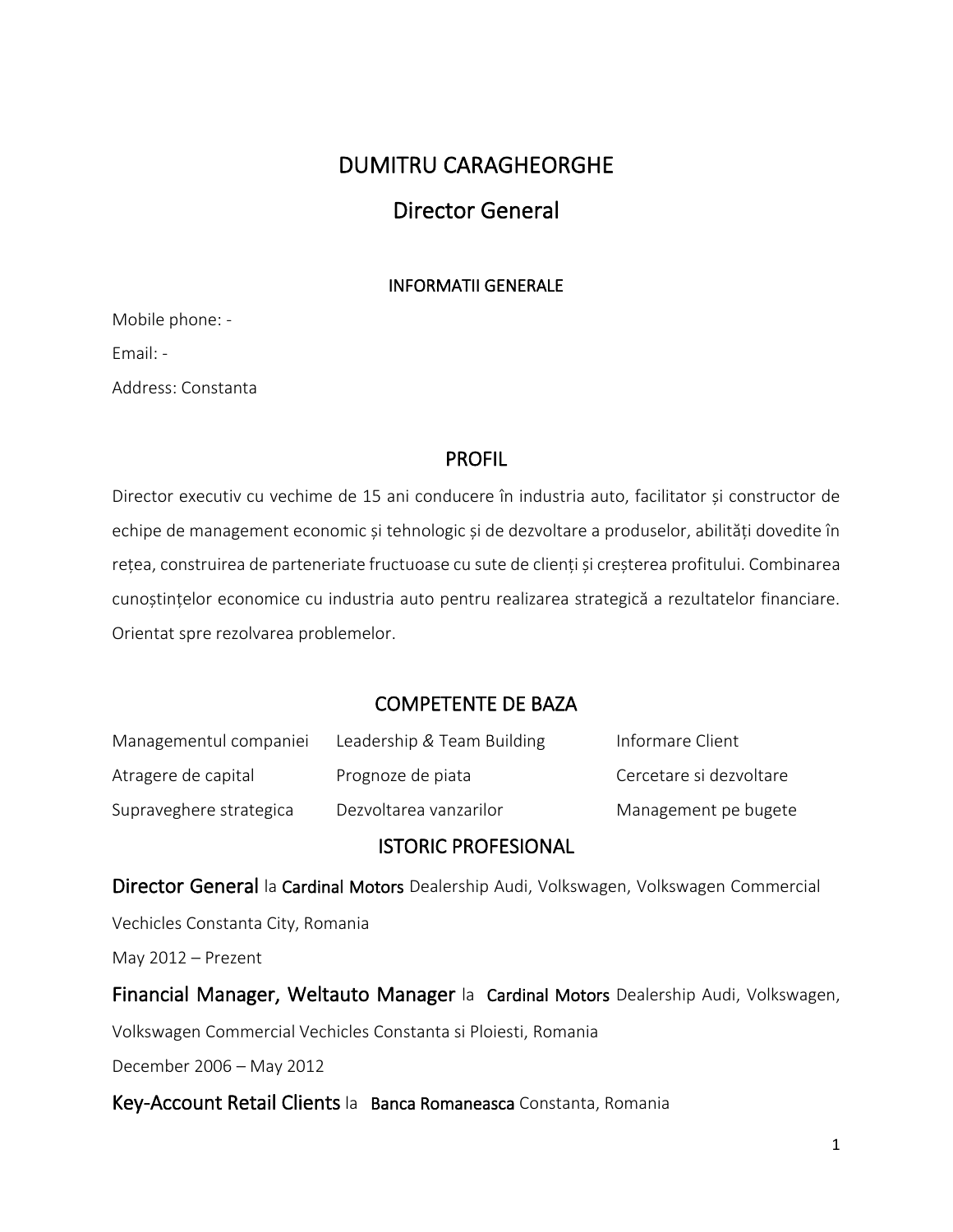October 2006 – December 2006

### Financial Analyst la SN Aeroportul International Mihail Kogalniceanu Constanta, Romania

May 2003 – August 2005

# EDUCATIE

Master la Universitatea Maritima - Maritime and Multimodal Transport Management,

Constanta, Romania

October 2003 - September 2005

Studii Aprofundate la Universitatea Ovidius - International Economic Relations - Intraeuropean

Transactions, Constanta, Romania

October 2001 - September 2002

Licential Economist la Universitatea Ovidius - International Economic Relations, Constanta,

Romania

October 1997 - August 20011

## LIMBI STRAINE

English - Full professional proficiency French - Professional working proficiency Italian - Professional working proficiency Spanish - Limited working proficiency Greek - Limited working proficiency

## APTITUDINI

*Project Management* – Experienced *Budgeting and Forecasting* – Expert *Computer software & skills (Microsoft Word; Excel; PowerPoint)* - Experienced *Multi-tasking skills, attention to detailed* – Expert *Ability to work independent or with a team* – Expert *Open-minded, excellent problem solving* – Expert *Ability to handle confidential or sensitive information* – Expert

## **ORGANIZATII**

### JCI Constanta

Member

December 2014 to September 2017

Junior Chamber International is a platform for developing opportunities through which young persons can contribute to positive changes into the community they live in.